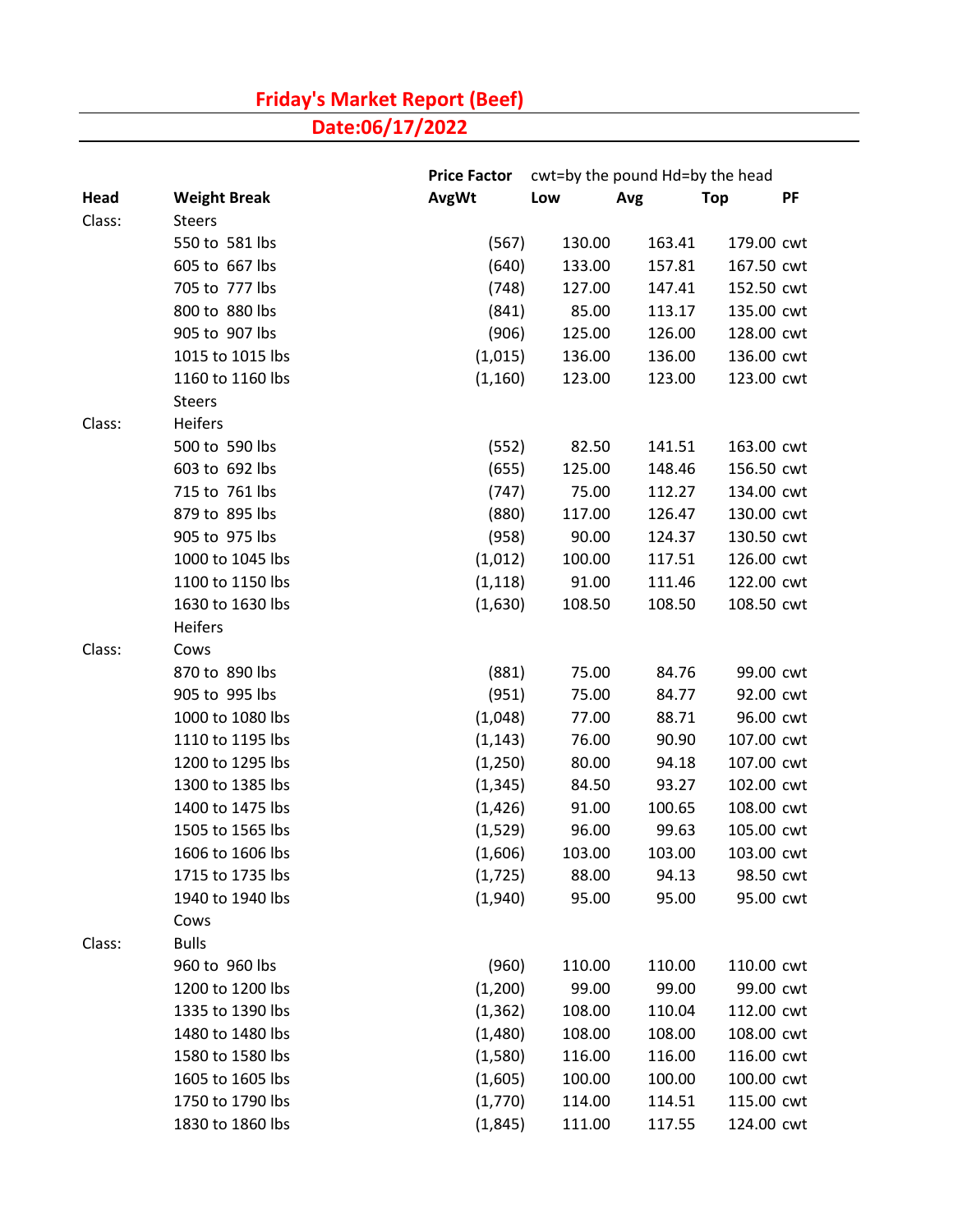|        | 2215 to 2215 lbs  | (2, 215) | 123.00 | 123.00 | 123.00 cwt |
|--------|-------------------|----------|--------|--------|------------|
|        | 2345 to 2375 lbs  | (2,360)  | 119.00 | 122.48 | 126.00 cwt |
|        | <b>Bulls</b>      |          |        |        |            |
| Class: | Heifer calfs      |          |        |        |            |
|        | 305 to 372 lbs    | (344)    | 147.50 | 165.90 | 177.50 cwt |
|        | 455 to 470 lbs    | (461)    | 122.50 | 142.70 | 163.00 cwt |
|        | Heifer calfs      |          |        |        |            |
| Class: | Steer calfs       |          |        |        |            |
|        | 300 to 345 lbs    | (334)    | 182.50 | 202.94 | 225.00 cwt |
|        | 410 to 480 lbs    | (429)    | 87.50  | 158.21 | 183.00 cwt |
|        | Steer calfs       |          |        |        |            |
| Class: | <b>Bull calfs</b> |          |        |        |            |
|        | 275 to 275 lbs    | (275)    | 195.00 | 195.00 | 195.00 cwt |
|        | 360 to 390 lbs    | (382)    | 190.00 | 191.18 | 195.00 cwt |
|        | 765 to 765 lbs    | (765)    | 85.00  | 85.00  | 85.00 cwt  |
|        | 995 to 995 lbs    | (995)    | 109.00 | 109.00 | 109.00 cwt |
|        | <b>Bull calfs</b> |          |        |        |            |
| Class: | <b>Bull calfs</b> |          |        |        |            |
|        | 80 to 80 lbs      | (80)     | 125.00 | 141.25 | 160.00 hd  |
|        | 115 to 195 lbs    | (154)    | 160.00 | 247.73 | 335.00 hd  |
|        | 335 to 335 lbs    | (335)    | 650.00 | 650.00 | 650.00 hd  |
|        | <b>Bull calfs</b> |          |        |        |            |
| Class: | Heifer calfs      |          |        |        |            |
|        | 85 to 85 lbs      | (85)     | 135.00 | 135.00 | 135.00 hd  |
|        | 100 to 175 lbs    | (128)    | 150.00 | 211.67 | 310.00 hd  |
|        | 200 to 285 lbs    | (229)    | 335.00 | 415.00 | 550.00 hd  |
|        | 390 to 390 lbs    | (390)    | 140.00 | 140.00 | 140.00 hd  |
|        | Heifer calfs      |          |        |        |            |
| Class: | Steer calfs       |          |        |        |            |
|        | 155 to 155 lbs    | (155)    | 225.00 | 225.00 | 225.00 hd  |
|        | 245 to 280 lbs    | (257)    | 110.00 | 305.83 | 575.00 hd  |
|        | Steer calfs       |          |        |        |            |